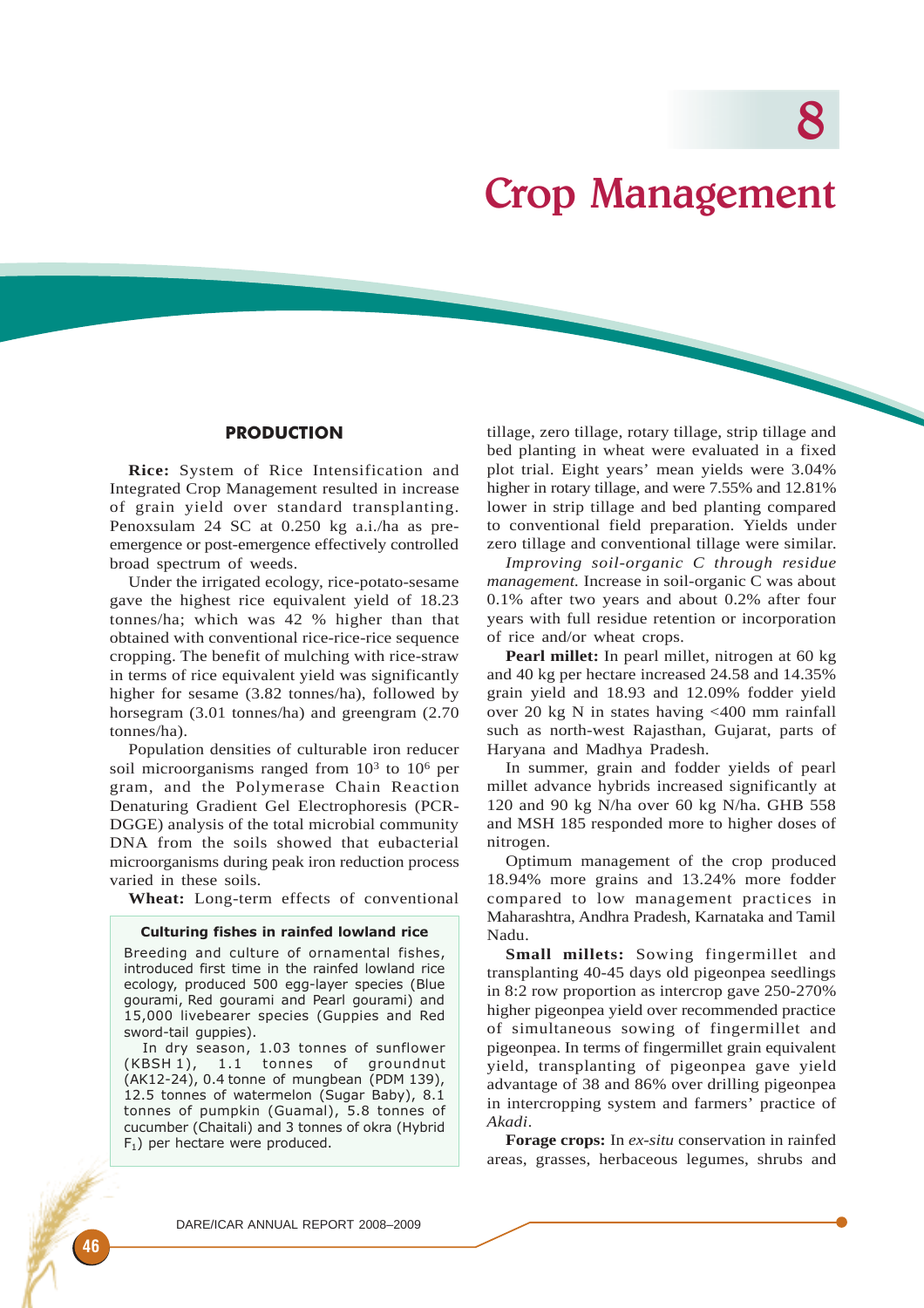trees, suited for rangeland/wastelands were evaluated. Mean above ground biomass of *Albizia procera* (12-years old) varied from 27.17 to 42.13 kg/plant. The proportion of the small timber, firewood and fodder was 47, 40 and 13% of the total above-ground biomass.

**Groundnut:** Groundnut-wheat-greengram cropping system recorded maximum productivity and improved soil-nitrogen and organic-carbon over groundnut-groundnut, groundnut + pigeonpea, groundnut + pearl millet and groundnut-wheat cropping systems.

VG 9902 at Virddhachalam, K 4 at Kadiri, JL 501 at Jalgaon and GG 5 at Junagadh were promising genotypes for late sowing in *kharif* .

Nitrogen 100% to groundnut as basal and 50% nitrogen in 3 splits to intercropped cereal-crop was best fertilizer scheduling for groundnut + cereal intercropping systems at Jalgaon, Junagadh, Chintamani. This saved 50% N to cereal crops.

Polythene mulching on paired-row bed furrows in groundnut with irrigation either at 0.8 or 0.6 IW/CPE ratio and 100 % recommended dose of fertilizers and seed treatment with *Rhizobium* and phosphate-solubilizing bacteria were ideal for water and nutrient management.

For groundnut under rice fallow system, *Rhizobium* strain NRCG 9 or IGR 6 was found suitable at Vriddhachalam and Jagtial.

**Sunflower:** *Rabi* sorghum succeeding sunflower was adversely affected compared to fallow, in terms of emergence, growth and yield compared to other *rabi* crops*,* chickpea, coriander and safflower, in scarce rainfall zone of Andhra Pradesh at Nandyal in rainfed areas.

**Rapeseed-mustard:** Growing sesbania as a green-manure crop preceding mustard recorded significantly higher mustard seed yield in northeastern Rajasthan and Haryana.

**Castor:** Sulphur at 20 kg/ha through gypsum to castor in irrigated areas in Rajasthan, wherever the available soil S status is low to medium, gave higher seed yield and economic returns.

**Safflower:** In Vidarbha region (Akola) of Maharashtra, sulphur at 30 kg/ha through single superphosphate recorded increased seed yield and returns in rainfed areas.

In scarcity zone (Solapur) of Maharashtra, it is possible to substitute 50% N and P needs of chickpea-safflower rotation by seed treatment with phosphate-solubilizing bacteria (PSB) to chickpea and to safflower by *Azotobacter/Azospirillum* and PSB without any adverse effects on the productivity.

**Soybean:** Arbuscular mycorrhizal fungi found in soybean rhizosphere are *Glomus intraradices*, *Glomus* sp. 1 and *Glomus* sp.2. These dominant isolates can be mass produced and used for improving soybean productivity.

*Pseudomonas* isolates SP4, SP8, DP5, UP1, UP4 and UP8, identified from soybean rhizosphere, showed *in-vitro* potential for solubilizing zinc phosphate, zinc oxide and zinc carbonate.

Integration of 100% recommended dose of fertilizers + oil cake (250 kg/ha) + *Azospirillum*  $(5 \text{ kg/ha}) + \text{phosphate-solubilizing bacteria} (5 \text{ kg/h})$ ha) + *Trichoderma viride* (2.5 kg/ha) + *Pseudomonas fluorescens* (2.5 kg/ha) in soybean resulted in higher yields, net monetary returns and benefit:cost ratio.

**Pulses:** Raised-bed planting of chickpea gave higher yield as compared to flat-bed planting, besides increasing water-use efficiency.

Intercropping pigeonpea + sorghum in 2:1 row ratio on raised-bed planting gave higher yield than flat-bed planting.

Raised-bed resulted in higher grain yield in lentil and fieldpea over flat-bed sowing. In lentil, grain yield also increased with increase in phosphorus from 25 kg/ha to 50 kg/ha and sulphur from 20 to 40 kg/ha.

In rice-chickpea sequential cropping, incorporation of chopped rice straw  $+20 \text{ kg N} +$ irrigation resulted in significantly higher yields. Chickpea residue incorporation also proved beneficial over removal of straw. Foliar spray of 2% urea in chickpea at 75 days after sowing increased grain yield significantly over 200 kg per hectare.

Residue incorporation of the component crop significantly increased total productivity of ricelentil system.

Short-duration pigeonpea variety Pusa 992 was found compatible for intercropping with urdbean and mungbean in the North Western Plains Zone, and medium duration GT 101, JKM 189, JKM 7 and BSMR 853 was compatible with groundnut, maize and soybean in the Central Zone.

In mungbean-ragi sequence, phosphatesolubilizing bacteria + 40 kg  $P_2O_5/h$ a to mungbean saved 30 kg  $P_2O_5/ha$  in the succeeding ragi. Mixed spray of 2% potassium chloride  $+$  0.1 ppm boron and 2% of urea spray maximized yield of urdbean under drought.

**Sugarcane:** IISR-microbial formulation inoculated into farmyard manure/press-mud cake at 20 kg/hectare was recommended for application in furrows above seed-cane setts at the time of planting. This practice managed sugarcane diseases and improved sugarcane productivity.

In areas with limited irrigation, cane-setts required for one hectare should be soaked in saturated lime water (80 kg lime/1,000 litres of water) for two hours a day before planting to improve germination and cane yield.

In sugarcane-based sequential cropping systems,

CROP MANAGEMENT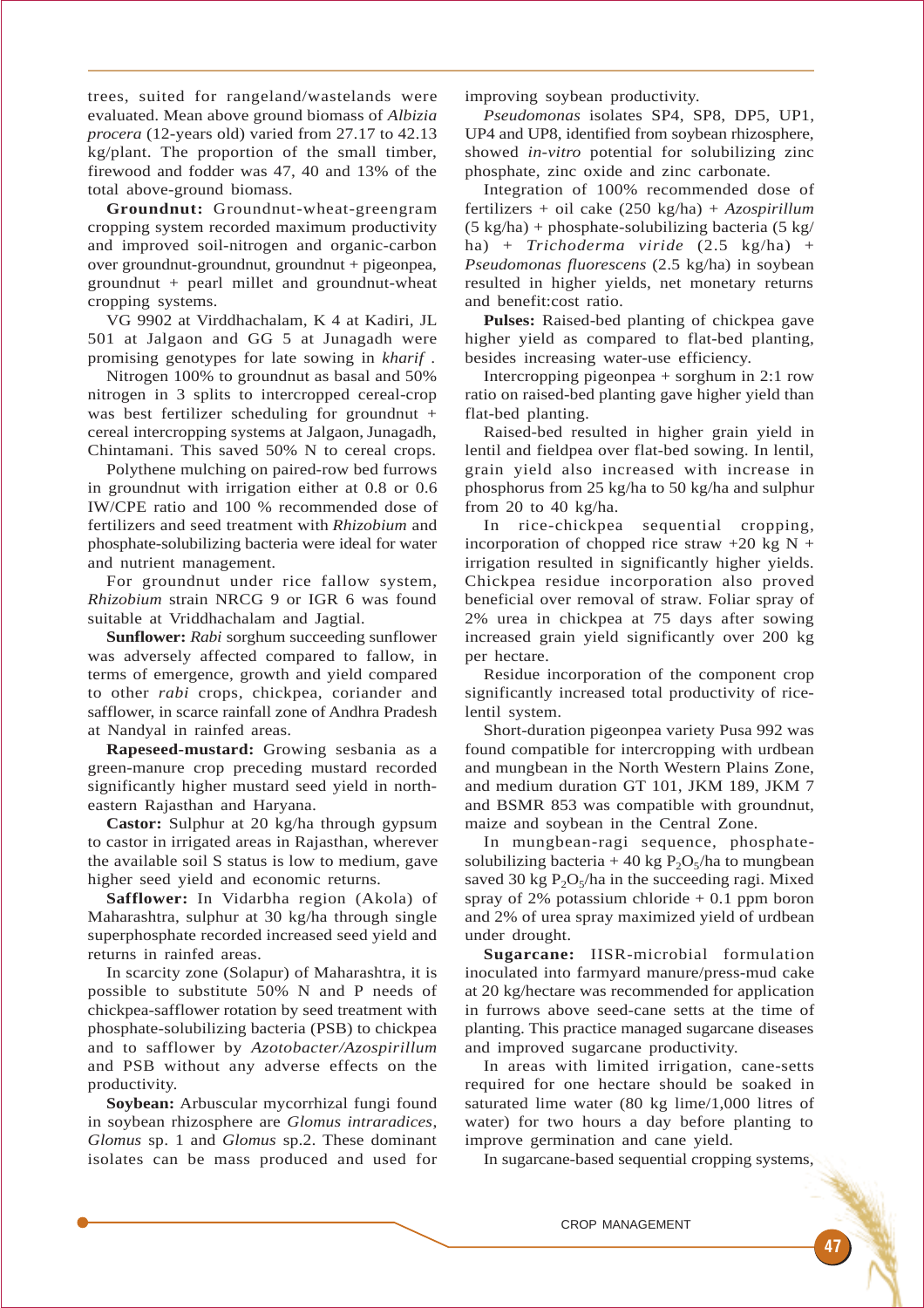#### Sugarcane ratoon management device

Ratoon management device performs offbaring, deep tilling and fertilizer placement in the ratoon crop simultaneously in one pass of the tractor. This device saved 8-10 tractor-hours, 200- 250 man-hours in a hectare, thus economizing Rs 5,000-6,000 per hectare.

pre-planting weed control with Glyphosate, followed by in crop weed control with 'preemergence Atrazine' and 'post emergence Ethoxysulfuron' or 'directed post emergence Paraquat' or 'directed post emergence Glyphosate' managed weeds, including cynodon and nutgrass, which are persistent in nature in plant and ratoon sugarcanes.

Drip irrigation saved about 40% of water as compared to the conventional furrow irrigation. Cane yield data revealed that paired-row planting of sugarcane with fertigation helped save 25% of chemical fertilizers.

**Cotton:** *Bt hybrids*. At Nagpur and Coimbatore, irrigation through drip at 0.8 Etc or through furrows at 0.6 IW/CPE improved seed-cotton yield and water-use efficiency. In rainfed areas, cotton+greengram provided the highest cotton equivalent yield and water-use efficiency. Highest seed-cotton equivalent yield and net returns were obtained with multitier cropping of cotton with radish, beet-root and coriander.

**Tobacco:** Seedling growth under microsprinklers was vigorous; transplantable seedlings were more and ready for transplanting in 45 days as compared to 60 days from traditional method of watering seedbeds. Application of water to tobacco seedbeds through micro-sprinklers reduced labour cost by Rs 145,000/ha.

**Mango:** An optimum irrigation of 40% of evaporation losses under drip irrigation with an application of 65% of recommended dose of fertilizers through fertigation was optimum for getting higher yield. Pre-harvest application of radioactive tritiated water to developing fruits of Alphonso mango showed higher mobilization of water into seed in the affected fruits compared to seeds in healthy fruits.

Maximum fruit yield was recorded in the trees pruned on alternate limbs after harvesting with the application of Paclobutrazol @ 10g a.i./tree. For rejuvenation of overcrowded orchards, maximum fruit yield was recorded in heading back of crowded branches and centre opening with application of Paclobutrazol @ 10g a.i./tree during rest period. Modified central leader system of training gave maximum yield at Pantnagar and Pusa.

**Banana:** In banana, planting three suckers/pit

at 1.8 m  $\times$  3.6 m spacing recorded higher leafarea index and facilitated the plants to have lower light transmission ratio (39.5) for Poovan at Coimbatore. At Kannara, plant spacing of 2 m  $\times$ 3 m with three plants/pit (5,001 plants/ha) with 100% RDF for Nendran recorded highest yield (39.05 tonnes/ha). Inclusion of VAM, PSB, *Azospirillum* at 250, 50, 50 g/plant, respectively, with 100% recommended dose of fertilizer was superior. Application of  $25\%$  CAN +  $25\%$  urea + 50% ammonium sulphate constituting 200g N, in addition to  $50g P_2O_5$  and  $200g K_2O$  favoured higher bunch weight (13.5kg) for Ney Poovan banana at Coimbatore. Application of 250:90:250g  $N: P<sub>2</sub>O<sub>5</sub>: K<sub>2</sub>O plant/crop with bunch spray of 2,4-$ D (10 ppm) recorded higher yield and benefit:cost ratio for Grand Naine (AAA) at Gandevi and Barjahaji (AAA) at Jorhat. The application of 80% N and 20%  $K_2O$  of the RDF in the first five months after planting resulted in higher B:C ratio at Kannara.

Banana Ney Poovan and Karpuravalli showed better nitrogen assimilation capacity under salt affected field (EC 1:2.5 = 3.34) than Nendran and Rasthali. Saba, Karpuravalli and Ney Poovan showed normal finger development and fruit filling under salt-affected field (EC  $1:2.5 = 3.34$ ) and Nendran and Robusta recorded small and ill-filled fingers. Imbogo(AA) was found tolerant to soil moisture-deficit stress and Saba, Karpuravalli and Poovan showed drought-tolerant traits, viz. higher relative water content (43- 55%) and epicuticular wax.

**Litchi:** In litchi, maximum fruit yield was obtained with the use of biofertilizer, *Trichoderma* and *Pseudomonas*, along with half the recommended dose of N P K and 50kg FYM in Shahi. Irrigation and sprinkling of water had significant impact on reducing fruit cracking in Shahi at RAU, Pusa.

**Papaya:** In papaya, inclusion of VAM, PSB, *Azospirillum* at 50, 25, 25 g/plant, respectively in papaya with 100% recommended dose of fertilizer was observed superior for yield. At Coimbatore, in papaya, application of 30:30:30 g of  $N: P_2O_5:K_2O$ (60% RDF) applied @ 100:25:25% during transplanting to flower emergence @ 0:50:50% from flowering to first harvesting and @ 0:25:25% from first harvesting to end of first cropping period recorded better fruit characters in papaya.

**Citrus:** Best site-specific treatment N800 – P400  $-$  K600 – M1 (250 g/tree each of FeSO<sub>4</sub>, MnSO<sub>4</sub> and  $ZnSO_4$ /tree) showed its clear cut superiority (yield 52.8 kg/tree) over recommended doses of fertilizers (yield 42.0 kg/tree) and farmers practices (yield 38.3 kg/tree) with reference to yield and quality in addition to higher tree efficiency.

Inclusion of VAM, PSB, *Azospirillum* and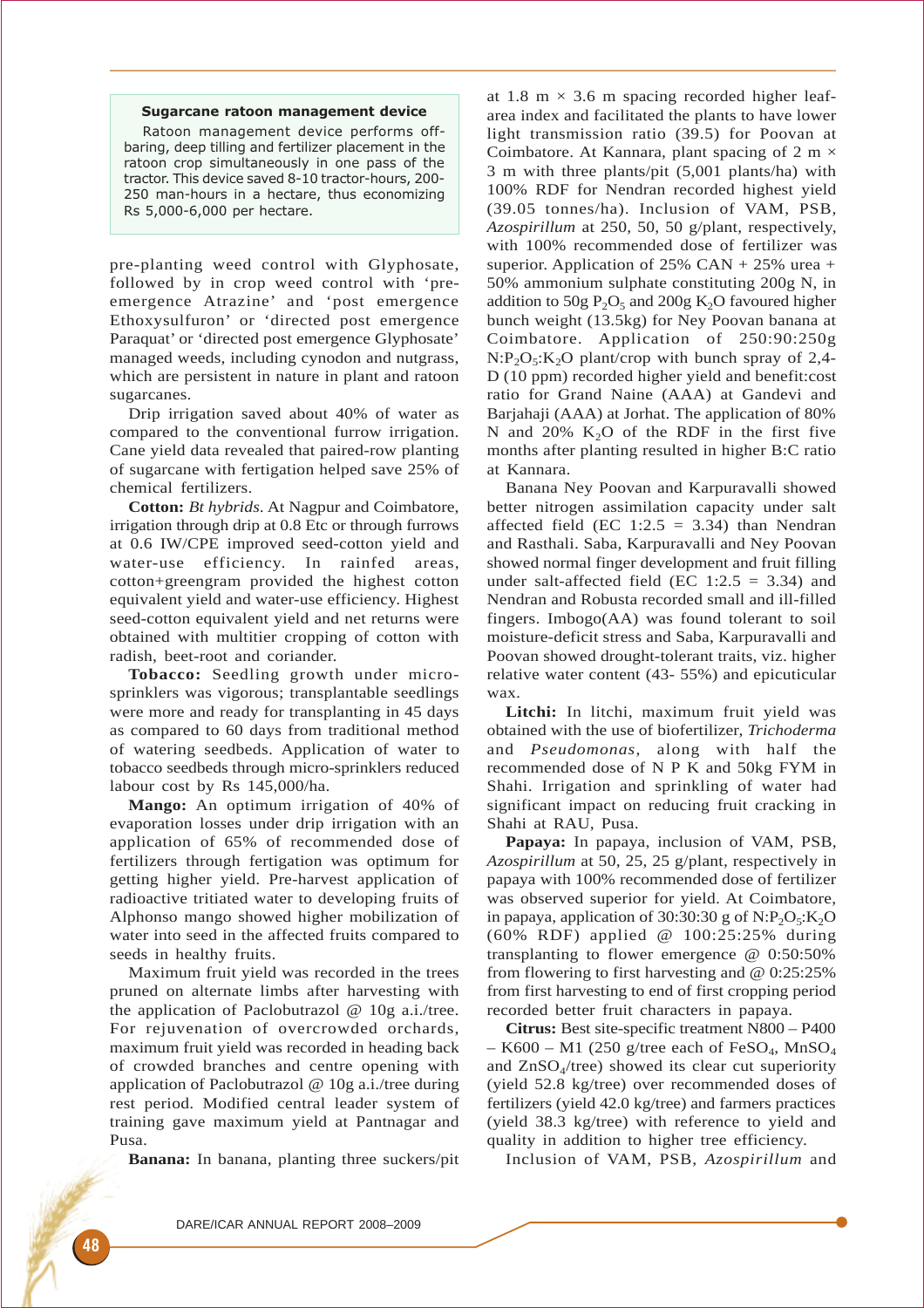*Trichoderma harzianum* (500, 100, 100 and 100 g/plant respectively) to 100% of recommended dose of fertilizer recorded higher growth in mandarin and better growth and yield characters for acid lime at Akola. Application of RDF through fertigation resulted in saving of RDF to 25% in Kinnow mandarin at Ludhiana. At Rahuri, intercropping of greengram (*kharif*) followed by gram (*rabi*) in sweet orange was superior in Maharashtra.

**Grape:** Highest raisin recovery was found in Thompson Seedless grafted on 110 r and dogridge. Tas-a-Ganesh grafted on dogridge recorded more shoots positioned vertically to cordon more fruitful than the horizontal. The bunch weight was more in single cordon placed horizontally than double and four cordon system. Cumulative total uptake of sodium in cane, lamina and petiole was significantly more in Tas-a-Ganesh grafted on dogridge 110r. Dogridge rootstock could not exclude sodium under saline irrigation. The total accumulation of chloride among different tissues was found highest in lamina followed by cane and petiole both in grafted and ungrafted vines. However, potassium concentration was low in all three vine parts in case of own rooted vines compared to grafted vines.

**Walnut:** In walnut, maximum grafting success was recorded in wedge grafting performed during 10-31 March. It gave maximum success of 68.31% under ordinary polyhouse conditions.

**Almond:** Medium high and high-density orcharding in almond has been standardized with early, mid and mid to late season varieties, Makhdoom, Shalimar and Waris respectively for Karewa conditions of Kashmir valley. The orchard has been established at three different spacing of  $3.5 \text{ m} \times 3.5 \text{ m}$ ,  $3.0 \text{ m} \times 3.0 \text{ m}$  and  $2.5 \text{ m} \times 2.5 \text{ m}$ , accommodating 816,1111 and 1,600 trees/ha, respectively, against 278 trees/ha under conventional planting. Maximum yield (2.01 tonnes/ha) was recorded in almond Shalimar under high-density planting of 2.5 m  $\times$  2.5 m spacing, providing irrigation through drip at critical stages of kernel filling and development, maintaining optimum canopy under central modified leader system with more fruiting wood through regular pruning.



High-density plantation in almond

Apple: Five apple varieties on clonal rootstock, MM 106 were found very promising under highdensity plantation of 2.5 m  $\times$  2.5 m spacing. In seventh year, with about 50% canopy cover Oregon Spur recorded maximum yield of 17.79 tonnes/ ha, followed by Red Chief (16.64 tonnes/ha), Vance Delicious (16.16 tonnes/ha), Red Fuji (13.47 tonnes/ha) and Silver Spur (12.98 tonnes/ha). These cultivars were significantly superior to traditional cultivar Red Delicious (11.20 tonnes/ha). However, under Mukteshwar (Uttarakhand) conditions Red Chief, Well Spur, Starkrimson, Spur type Red Delicious and Skyline Supreme performed better.



High-density plantation in apple

**Underutilized fruits:** Soft wood grafting has been recommended for khirni *(Manilkara hexandra)* during March-June and July-August and for *Chiraunji (Buchanania lanzan)* plants in June and August.

Aonla-based multistorey cropping system ground storey crops did not exert any competition on the growth and development of aonla up to four years of intercropping. Moth bean-cumin and moth beangram was observed to be profitable crop combinations in arid region.

**Vegetables:** Intercropping of gram, lentil, and vegetable peas with potato increased net returns at Jalandhar. Highest system productivity was obtained in maize–potato–onion (45.7 tonnes/ha), followed by paddy–potato–wheat (43.2 tonnes/ ha). Traditional method of potato storage in heaps and pits was improved with single spray application of the CIPC. CIPC residues in peels of treated potatoes was only 0.11-3.22 ppm after 100 days of storage.

**Peas:** Technology for growing double crop of peas has been standardized with FC 1 and Arkel. First main season crop can be successfully grown during October-May and second off-season crop from July to October. Rotation involving peachilli crops also resulted in lower incidence of wilt and higher chilli yield.

**Coconut:** Higher coconut yield was recorded under coconut + vegetable intercropping system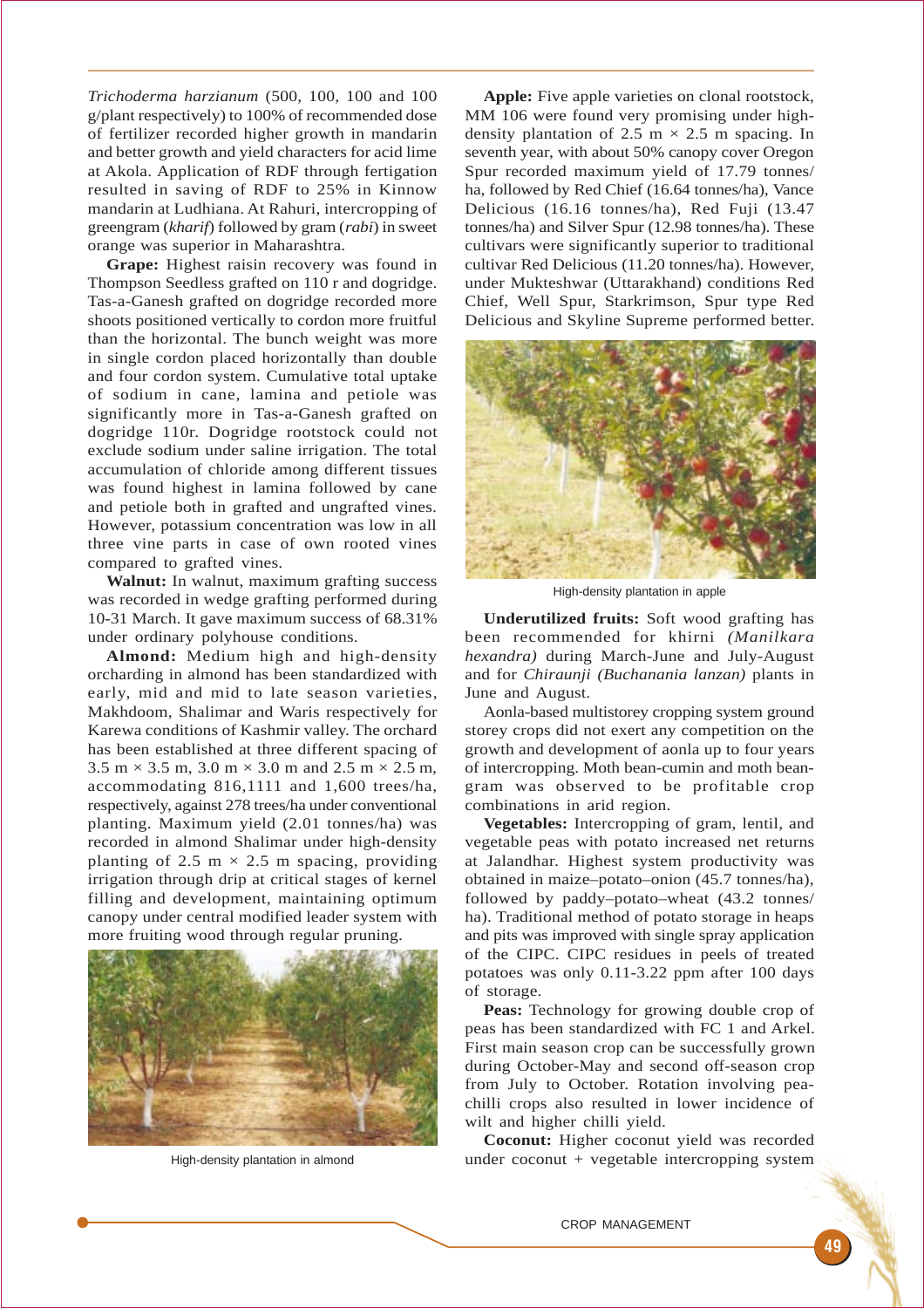(130 nuts/ palm/year) compared to monocropping of coconut (118 nuts/palm/year). Growing vanilla as mixed crop in coconut garden with cowdung slurry application recorded more number of infloresences (21), beans (208) and fresh bean yield (2.0 kg) per vine, followed by vermiwash application and vermicompost + biofertilizer application treatments. Integrated nutrient management with NPK and organic manure application resulted in improvement in health of root (wilt) disease affected palms and higher yield. The coconut-based farming system involving coconut with integration of grass, pepper if trailed on coconut, banana (on border of garden), dairy and poultry resulted in the net returns of Rs l29,070/ ha. Coconut, milk and broilers sale accounted for 91% of the revenue generated from the system.

**Arecanut:** In arecanut garden, mixed cropping with pepper, banana, citrus found to economically advantageous in North East Region. In *tarai* region, flower crops like aster, marigold and gladiolus gave higher yield in arecanut garden. Application of 50 % VC +50% NPK recorded significantly higher nut yield (68.8 nuts/palm/year) and was on a par with application of  $25\%$  VC +  $75\%$ NPK treatment (66.3 nuts/palm/year) and differed significantly compared to other treatments.

**Cashew:** In high-density plantation (416 and 500 trees/ha) in cashew, yields was significantly higher (1,093 and 1,078 kg/ha respectively) than in normal tree density plantation (511 kg/ha). In intercropping trial, total net returns from intercrops as well as main crop (cashew) at Bhubaneshwar was maximum in colocasia (Rs 44,908) followed by brinjal (Rs 37,666), okra (Rs 36,650) and cowpea (Rs 36,398). The highest net return (Rs 48,766) was recorded by tapioca followed by colocasia (Rs 43,290).

**Turmeric:** The highest curcumin content of 3.5% was recorded in accession CL 57. Oleoresin content varied from 8.5 to 12.5%. The highest oleoresin content (12.5%) was found in CL 219. The essential oil content varied from 2.0 to 4.5%. The highest essential oil content (4.5%) was found in CL 20. Integrated treatment recorded highest rhizome yield (24.8 tonnes/ha) followed by inorganic (22.9 tonnes/ha), whereas organic treatment recorded 21.2 tonnes/ha in the trial on organic farming in turmeric at Jagatial. Soil application of FYM  $@$  30 tonnes/ha + 20 q/ha vermicompost + 8 q/ha neem oil cake produced maximum plant height (126.67 m), tillers/plant (5.40), leaves/tiller (14.60) and yield/plot (15.20  $kg/3m^2$ ) or yield (50.67 tonnes/ha), followed by soil application of FYM at 30 tonnes/ha + 15  $q/$ ha vermincompost + 8 q/ha neem oil cake at Dholi.

**Fennel:** In fennal, application of inorganic nitrogen (100%) + FYM 5 tonnes/ha +

## Mushroom

At Solan, the 1:1 combination of cotton ginning mill waste+paddy straw gave more than 25% yield in paddy straw mushroom, which was highest till date in first flush. The addition of laccase activator tannic acid and p-anisidine stimulated 3-fold higher dyes decolourization with P. sajor-caju. The pellet form of mushroom mycelia and agitated growth conditions enhanced days decolourization by oyster mushroom. The mushroom grown on cotton waste compost were found to contain higher protein content, followed by those grown on cotton waste + paddy straw and paddy straw.

*Azospirillum*, inorganic nitrogen (75%) + *Azospirillum* + FYM 5 tonnes/ha and inorganic nitrogen (50%)+ *Azospirillum* + FYM-5 tonnes/ ha and inorganic nitrogen (50%) + *Azospirillum* + FYM 5 tonnes/ha were found significantly superior to the control for umbels/plant, umbellet/ umbel, grains/umbellet and grain yield/ha.

**Fenugreek:** In fenugreek, JF 270 recorded higher yield of 573 kg/ha which was at par with Rmt 303 (543.33 kg/ha) at Coimbatore. FGK-14 was identified promising at Dholi. HM 348 and HM 355 were identified as promising in IET at Hisar. The J.Fg. 244 and NS 2006-3 were identified as drought tolerant at Jobner. Spraying of Tricontanol 1.0ml /litre at 40 days after sowing resulted in highest grain yield of 595 kg/ha.

**Tuber crops:** In taro, use of whole mother corm as planting material was recommended. The application of vermicompost @200 kg/ha with RDF with 80: 50: 100 or FYM (10 tonnes/ha) + neem cake (1 tonne/ha) or  $FYM$  (10 tonnes/ha) + mustard cake (1 tonne/ha) was recommended for Jharkhand and Chhattisgarh. The application of 50% N through vermicompost and remaining NPK through chemical fertilizers was recommended for Uttar Pradesh. Application of 125: 60: 100 kg NPK/ha along with 50 kg N through vermicompost was recommended for bunda crop in Uttar Pradesh. In greater yam, application of paddy straw @ 1 kg/pit and 75% recommended dose of NPK (80:60:80 kg/ha) was recommended for Chhattisgarh. In elephant-foot yam, application of FYM @10 tonnes/ha and mustard cake @0.5 kg/pit was recommended for West Bengal. In elephant-foot yam, application of vermicompost @200 kg/ha and 50% recommended dose of NPK (80:60:80) applied at the time of planting was recommended for Bihar.

# **PROTECTION**

**Rice:** INRC 4598 is the new source of resistance identified against gall midge. Identity of the new gene in MR 1523, a donor for gall-midge resistance, is established by RM 17, RM 235, RM 28706,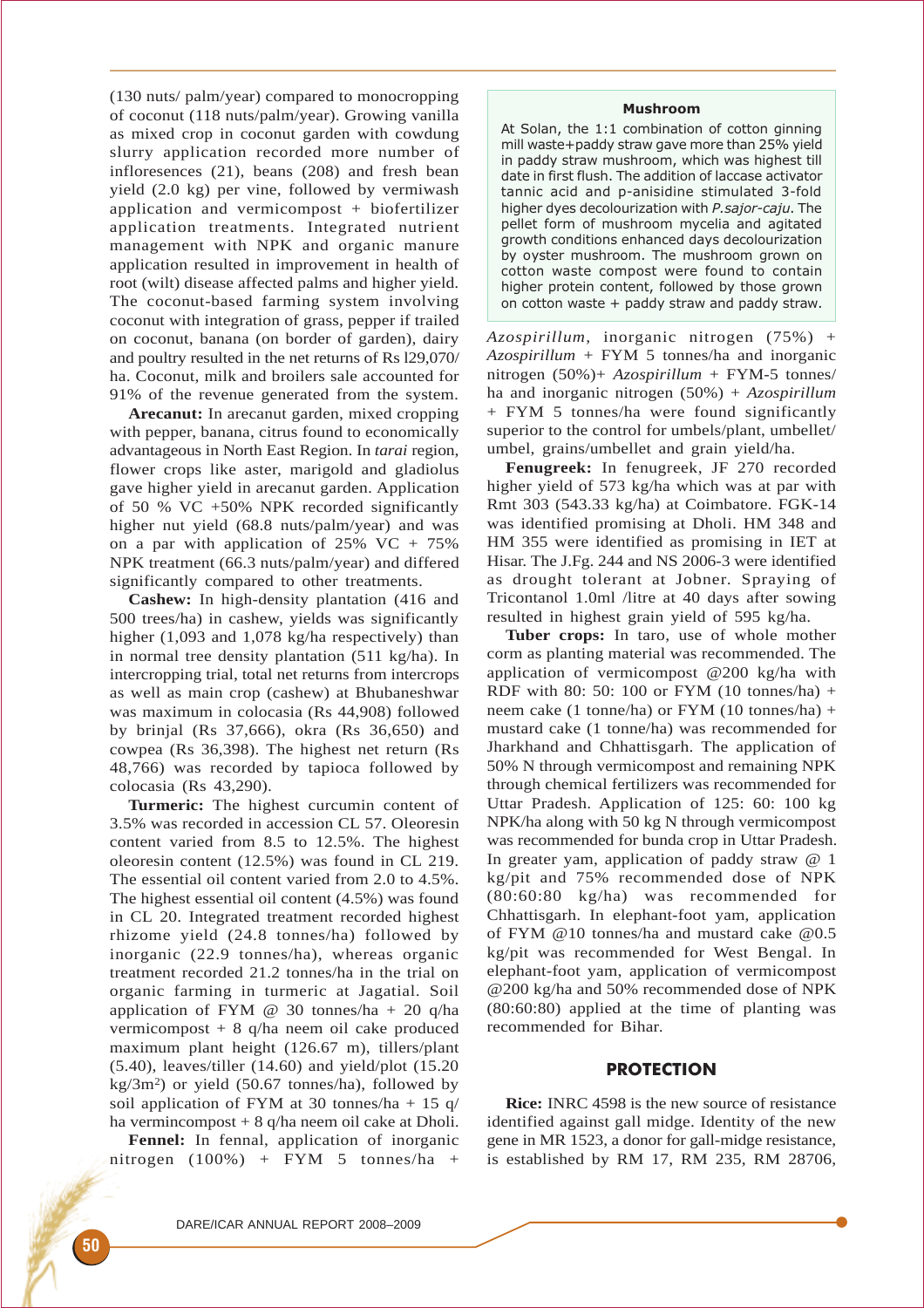RM 28784, lying on chromosome 12, which showed co-segregation.

IET 19913 (CR 662-2211-1-1) showed resistance to leaf blast, neck blast and tungro, IET 20441 (JKRH 1206) to leaf blast, neck blast and brown spot, IET 20448 (DRRH 57) to neck blast, tungro and sheath blight and IET 20453 (CRHR 25) to neck blast, sheath blight, sheath rot and brown spot.

Trifloxystrobin 25% + Febuconazole 50% (Native 75 WG) were found effective in checking severity of blast, sheath blight and glume discolouration and Fenoxanil 5% + Isoprothiolane 30% checked blast severity and increased grain yield.

**Wheat:** Seed treatment with Imidacloprid at 0.6 g a.i./kg of seeds was found promising in checking aphid build-up 70-85 days after sowing and also gave yields at a par or better than Imidacloprid at 100 ml/ha (check). Likewise foliar spray of Oxydemeton Methyl reduced aphid population and increased yield significantly.

*Phalaris minor, wheat weed: Phalaris minor,* a serious weed on wheat, has evolved for multiple herbicides resistance to three modes of action (photosynthesis at photosystem II site A, ACCase and ALS inhibitor). Some resistant populations had  $GR_{50}$  (50% growth reduction) values for Clodinafop; >11.7 times than those of the most susceptible populations. The populations resistant to these three modes of actions were found sensitive to Trizine (Metribuzin and Terbutryn), Dinitroaniline (Pendimethalin) herbicides as well as to Glyphosate and Paraquat.

**Barley:** Seed treatment with Vitavax powder at 3 g/kg and Imidacloprid 70 WS (Gaucho) at 0.6 g a.i./kg + foliar spray of Propiconazole (Tilt 25 EC) at 0.1% and Imidacloprid (Confidor) at 20 g a.i./ ha reduced incidences of stripe and stem rusts, covered rusts, covered smut and foliar blight as well as aphids.

**Maize:** Five pink stem-borer *Sesamia inferens* resistant lines WNZ PBTL2, WNZ PBTL3, WNZ PBTL6, WNZ PBTL8 and WNZ PBTL9 with desirable agronomic traits have been developed for their use in developing pink stem-borer resistant

hybrids/varieties.

**Pearl millet:** Hybrids/varieties MH 1248, MH 1291, MH 1294, MH 1299, MH 1328, MH 1397, MH 1363, GHB 538, GHB 558, PB 106, Pusa 266, Raj 171, ICMV 221 and JBV 2 have exhibited resistance against downy mildew, smut and rust.

**Forage crops:** *Verticillium* wilt of lucerne, caused by *Verticillium albo-atram* Reinke & Berthold, was first reported in Jhansi in 2007.

Application of 2% asafeotida suspension significantly reduced root-knot nematodes (p=0.0001 at 95%) in cowpea. Three sprays of *Ipomoea carnea* leaf extract (8% water extract), at 15 days interval, resulted in 65-70% reduction in major insect pests damage over control.

**Groundnut:** Genotypes NRCG CS 144, 156, 158, 159, 160, 168, 196, 222 and PBS 25001 are found to possess multiple disease resistance. These will now be tested at the hot-spot locations.

Soil application of castor-cake enriched *Trichoderma* (isolate T-170) at 50kg/ha (*Trichoderma* multiplied on sorghum grains and mixed with 50 kg castor-cake) + intercropping with maize  $(3:1 \text{ ratio}) +$  gypsum at  $500 \text{kg/ha}$  at flowering + foliar application of Chlorothalonil effectively controlled collar rot, stem rot, early leaf spot and late leaf spot.

*Azadirachta indica* and *Annona squamosa* fresh leaves dried in shade and applied at 500g/10 kg of pods reduced post-harvest *Aspergillus flavus* infection and aflatoxin contamination.

*Trichoderma* isolates NRCG T 07, 11, 14 and 29, identified to be thermo-tolerant, could grow well at 35-37 ºC. *Trichoderma* isolate NRCG T12 enriched with neem-cake or castor-cake effectively controlled collar and stem rots, *A. flavus* infection and aflatoxin contamination*.* Soil drenching with talc-based *Trichoderma viride* at 2.5kg/ha applied at 30 days after sowing effectively reduced stemrot disease.

Seed treatment with 0.0035% Imidacloprid + 2 sprays of 0.008% Imidacloprid at 30 and 45 days after sowing were quite effective against jassids and thrips.

| Groundnut promising resistant germplasm accessions |                                               |                            |                                                                                                     |
|----------------------------------------------------|-----------------------------------------------|----------------------------|-----------------------------------------------------------------------------------------------------|
| Centre                                             | Hot spot for                                  | Disease/insect<br>pressure | Promising germplasm accessions                                                                      |
| Kadiri                                             | <b>Peanut Stem Necrosis</b><br>Disease (PSND) | $0.12 - 23.14\%$           | NCAc 515 (0.2%)                                                                                     |
| Raichur                                            | Peanut Bud Necrosis<br>Disease (PBND)         | $4.0 - 72.0\%$             | NRCG 6696 (5.2%)<br>NRCG 13129 (7.1%)<br>NRCG 13078 (7.7%)<br>NRCG 9238 (8.8%)<br>NRCG 13177 (9.8%) |
| Junagadh                                           | Collar rot                                    | $0.0 - 35.0\%$             | NRCGs 4206, 9740, 1079, 11604, 13011,<br>13010, 4236, 11611, 13024, 13076, 13051                    |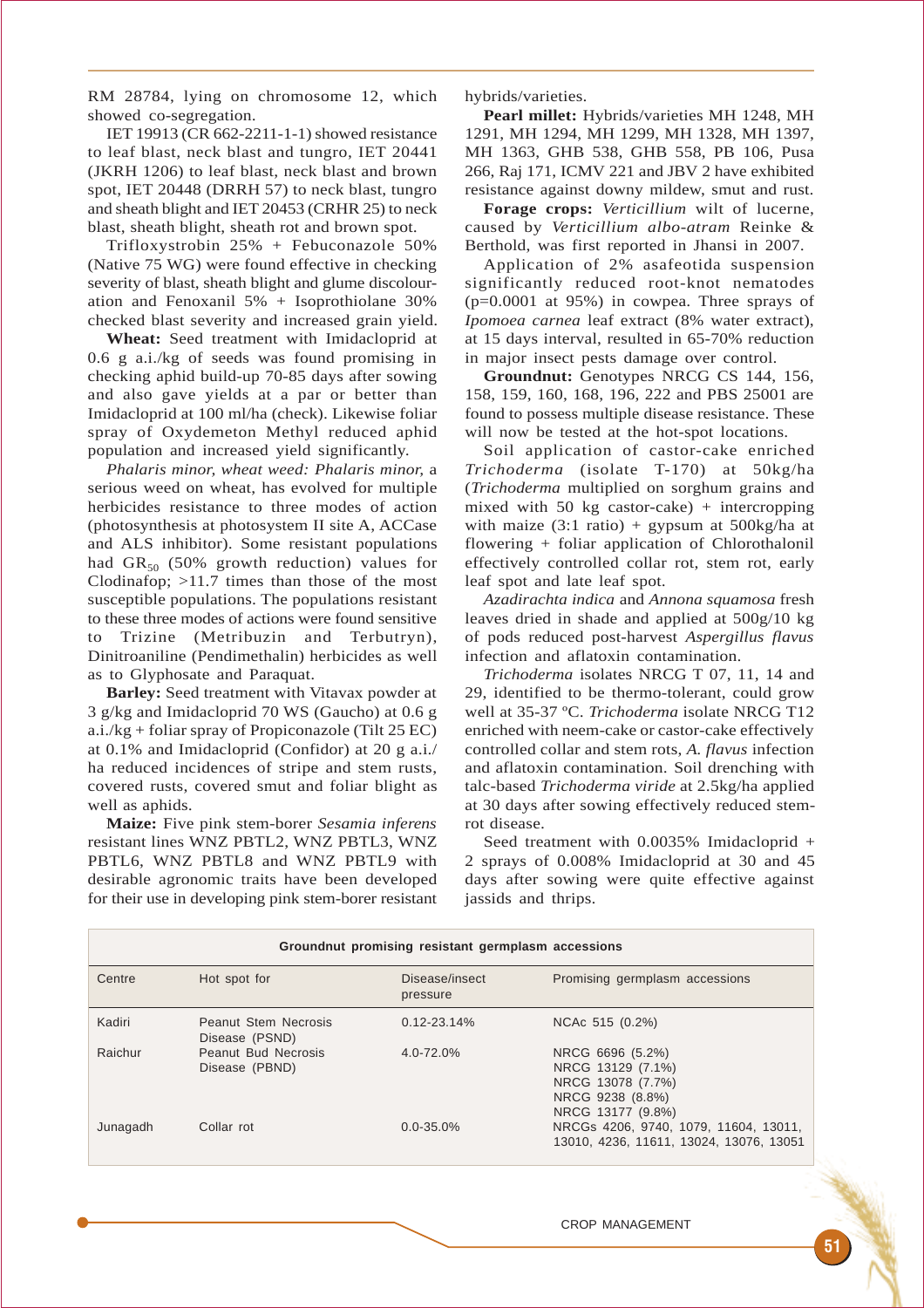Groundnut + castor and groundnut + *Bt* cotton intercropping systems reduced jassid population. Groundnut  $+$  castor and groundnut  $+$  hybrid cotton reduced thrips population. Intercropping with pigeonpea gave highest cost:benefit ratio (1: 3.99), followed by castor (1: 3.46) compared to sole groundnut and other intercrops.

The life-table of *Caryodon serratus* (pod borer) on groundnut pods was studied at 25, 30 and 35° C. The net reproductive rate was highest at  $25^{\circ}$ C ( $R_0 = 170.04$ ), and on an average, a female insect could produce 170 female offsprings during its life-span; indicating that insect can assume a status of serious pest at this temperature.

**Safflower:** For effective and efficient control of safflower aphid, two sprayings either of 0.005%, Thiamethoxam 25 WG or 0.004% Acetamiprid 20 SP or one spray of each alternatively first at ETL (40-45 DAS) and second spray at 55-60 DAS were recommended in the scarcity water zone of Maharashtra (Solapur).

For effective and efficient management of safflower aphid, 2 need-based sprays of either 0.005% Thiamethoxam 25 WG or 0.0045% Imidacloprid (17.8%) were recommended particularly in the northern parts of Karnataka (Annigeri).

**Rapeseed-mustard**: Imidacloprid 70 WS at 7 g/kg of seeds was found effective in controlling painted bug incidence in Indian mustard. Oxydemeton Methyl 25 EC spray at 1 ml/litre of water, followed by neem-seed kernel aqueous extract (5%) and neem oil (2%) proved best for controlling mustard aphid

**Castor:** *Trichoderma* sp. N 13 formulation was found to reduce *Botrytis ricinii* grey-rot disease significantly under detached spike technique.

**Soybean:** Seed treatment 50 days prior to sowing with Carboxim  $(37.5%) + Thiram (37.5%)$  at 0.2% besides giving best management of seed and seedling diseases of soybean also resulted in higher monetary returns and energy output.

Seed treatment with either Carboxim at 3g/kg or *Trichoderma* at 10g/kg and soil application of zinc at 2.5kg/ha with B at 0.5kg/ha reduced chaffy pods as well as disease incidence of charcoal rot due to *Macrophomina phaseolina* to the tune of 75- 85% as compared to control.

Seed treatment with *Trichoderma* and irrigation at the time of moisture stress especially at the time of pod formation reduced charcoal rot incidence by 50%.

**Pigeonpea:** Resistant sources for *Fusarium* wilt (ICP 14722, 89046, 89048, 89049, Banda palera, PI 397430, BWR 377), pod fly (ICP 4542, JBP 120A), *Heterodera cajani* (Pusa 2007, JKM 213, JSA 28, PA 296) and *Meloidogyne javanica* (JSA 81) have been identified.

#### Mass multiplication of Trichoderma

Eight locally available agrowaste substrates viz. wheat straw, soybean refuge, spent maize cob, safflower, mustard waste, chickpea, lentil wastes and grass straw individually and in consortium were tried for mass multiplication of Trichoderma species. Trichoderma multiplied in all the substrates. One and two years old substrates were better as compared to the fresh substrates for mass multiplication of Trichoderma.

**Chickpea:** Resistant sources for *Fusarium* wilt (GJG 0505, H 04-31, WCG 2000-12,H 04-87, Phule G 9621-8, GNG 1778, GJG 0506, IPC 2005- 64,IPC 2006-13, H 82-2, BCP 91,JSC 35, MPJG 2001-04, GJG 02-05, GJG 03-12, JG 2000-14 and JG 2003-14-16), dry root rot (GJG 0419, GJG 0505, H 04-31, GJG 0107, GJG 0315), collar rot (IPC 2005-66, IPC 2005-61 GNG 1763, NDG 7-701 and Phule G 9621-8), *Ascochyta* blight (H 03-45, CSJ 479, NDG 7-602, GNG 1778, GNG1488 and GG 1362) and *Botrytis* grey mould (IPC 2005-64 and IC 269380) have been identified.

**Mungbean:** Resistant sources for *Cercospora* leaf spot (Co4, Co5, COGG 7, UPM 98, TM 98- 50, BM 4, BM 7 and ML 515), mungbean yellow mosaic virus (MYCV) (KM 2241, COGG 923 and ML 1299) and root-knot nematodes (RMG 976 and ML 1299) have been identified.

**Urdbean:** Resistant sources for powdery mildew (DU 1) and leaf crinkle disease (PLU 662, UH 82-2, JU 4, IPU 99-218, IPU 99-229, IPU 99- 259, Aligarh 1, U 15 and JU 2) have been identified. KUG 216 showed multiple resistance to mungbean yellow mosaic virus, stem necrosis, *Cercospora* leaf spot and anthracnose.

## SUCCESS STORY

## Pulse growers of Uttar Pradesh selected chickpea varieties

In Fatehpur district of Uttar Pradesh, farmers mostly follow paddy/bajra-wheat cropping sequence under irrigated conditions. Survey revealed that chickpea vanished from the cropping sequence mainly due to the continuous decline in the vield due to Fusarium wilt and non-availability of quality seeds in Fatehpur. In view of this, farmers participatory varietal selection programme was taken up at 20 sites across six villages in two years (2006-08). Six improved varieties of chickpea, DCP 92-3, JG 16, KWR 108, PG 186, KGD 1168 and JGK 1 and two local largeand small-seeded varieties were assessed. Varieties JG 16 (2,850 kg/ha) and DCP 92-3 (2,550 kg/ha) proved most promising in the region. Farmers preferred JG 16 for mid-October planting and DCP 92-3 for planting during the first week of November. They produced 28 tonnes of seeds of DCP 92-3 and 15 tonnes of JG 16.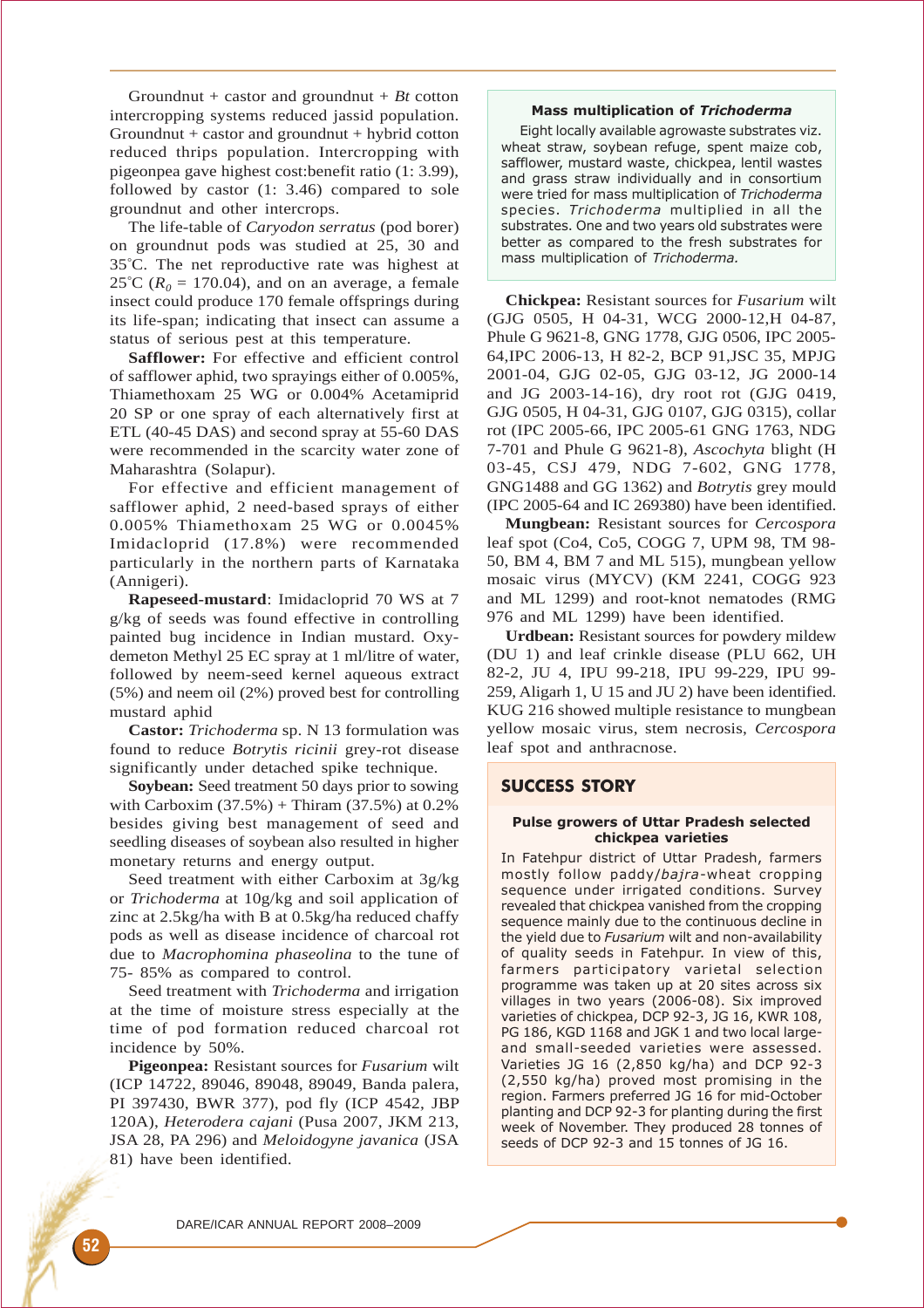**Lentil:** Resistant sources for wilt (RG/L 2, RG/ L 17, ILL 9981, ILL 9976, RGC/L 14, ILL 8114, IPL 86, IPL PP 12), rust (L 4688, L 4691, L 4147, L 4583, VL 133, RLG 73, IPL 315 and HUL 57) and root-knot nematodes (LL 1020, PL 406, VL 516, L 4695) have been identified.

**Fieldpea:** Pant P 108, Pant P 74, Pant P 25, Pant P 86, TRCP 8, RFP 29 and Pant P 107 showed resistance against rust and powdery mildew.

Phenolic acids–chlorogenic, caffeic, coumaric and ferulic acids–imparted resistance against wilt in chickpea. Chlorogenic acid was most predominant phenolic acid for wilt resistance.

Dust formulation  $(30 \times 10^5 \text{ IJS/ha})$  of EPN species *Steinernema masoodi* and *S. seemae*, worked better for the management of lepidopteranborer complex. A dose of  $6 \times 10^5$  IJS/ha of *S*. *masoodi*/plot was sufficient to kill physiologically matured larvae.

Seed soaking in 0.1% Imidacloprid or 0.1% Carbosulfan reduced nematode population and assured plant health.

**Sugarcane:** *Trichoderma viride* and *T. harzianum* were effective for management of red rot, wilt and smut.

Dipping of smut-affected setts before planting in *T. viride* (Tv-6) spore suspension (106 spores/ ml) reduced smut incidence and enhanced number of millable canes and yield in plant-crop. In ratoon, smut incidence was comparatively low that resulted in more millable canes and yield.

Two split doses of urea at 75 kg N/ha at planting and at the appearance of 1st moth of third brood of top-borer (15-25<sup>th</sup> June) with three weekly releases of *Trichogramma japonicum* at 50,000 adults/ha combined with neem-based insecticide formulation spray at 3 litres/ha at the time of egg-laying reduced infestation and increased cane yield.

**Jute:** In stale seed-bed method, Glyphosate at 2.46 kg + 2,4-D at 2kg a.i./ha and Glyphosate 2.46 kg + Pyrozosulfuron Ethyl (PSE) at 60g/ha, followed by one hand-weeding was found promising for broad-range weed control at the early stage in jute field. It reduced *Cyperus rotundus* population by more than 80% over control after two years' cycle and yielded significant jute fibres/ha.

Glyphosate at 2.46 kg  $SL$  + Paraquat 0.72 kg SL per hectare at 15 DAE using herbicide-brush controlled wide range of weeds in jute and mesta fields.

**Tobacco:** Crude sugar ester fractions from *Nicotiana glutinosa* at 2% concentration brought about 92% mortality of the aphids.

Application of *Paecilomyces lilacinus* at 10g/ m2 in FCV tobacco nursery caused 32.1% increase in number of root-knot-free-healthy transplants

compared to the check. It also reduced root-knot index to 2.05 compared to 3.75 in check, and was on a par with *P. lilacinus* + neem cake (1.87) and *P. lilacinus* + vermicompost (1.82).

**Mango:** Pongamia and neem oils at 0.2 % were highly synergistic with Imidacloprid (0.3 ml/litre) against chilli thrips, *Scirtothrips dorsalis* (73 – 76 % mortality). Acephate @ 1 g/litre along with pongamia oil 0.1 % resulted in 67 % mortality of thrips.

Wooden block methyl eugenol trap was found highly efficient in trapping fruit flies (1,584 flies/ trap), followed by agriland, sun agro and bottle trap. Hot water treatment of fruits at  $48\pm1\degree$ C for 1 hour controlled all stages of fruit fly, *Bactrocera zonata* in Dashehari, Langra, Chausa, Amrapali and Mallika without affecting ripening of fruits. Thiamethoxam (0.005%) was found highly effective in controlling mango thrips.

**Guava:** Sixteen Fusarium isolates (F6, F9, F10, F26, F27, F30, F31, F36, F39, F41, F43, F45, F46, F47, F49, F50) exhibited typical guava wilt symptoms. In field evaluation of bioagents for the management of guava wilt, *Aspergillus niger*-AN 17 showed plant growth-promoting activity. Isolates AN 9, AN 10 and AN 11 were also effective. Soil application of *Trichoderma viride* along with FYM applied in the root zone was found most effective in reducing the incidence of guava wilt at BCKV, Mohanpur.

**Citrus:** At Tirupati, coat protein gene of acid lime isolate of CTV was cloned in P drive vector and sequenced. The clone can be used for recombinant technology based diagnosis of CTV. At Rahuri, two sprays of acephate (0.1125%) or Imidacloprid (0.005%) or Thiamethoxam (0.0025%) were effective to control citrus leaf folder. Spraying of Acephate (0.1125%) at Periyakulam, Imidacloprid 200 SL (0.005%) at Tirupati and Imidachloropid 200 SL, Acephate (0.1125%) and single application of Ithiodicarb 75 WP (75%) at Tinsukia were effective against citrus leaf miner. Among natural products, NSKE (5%) was also effective at Periyakulam and Tirupati. At Periyakulam, NSKE (5%) and fish oil resin soap (0.3%) were effective against citrus butterfly.

The *Bacillus thuringiensis* (BT) @ 0.1% was effective for lemon butterfly and leaf miner management at Tirupati. Spraying of streptomycine sulphate (100 ppm) with copper oxychloride (0.3%) was best at Periyakulam, while NSKE (2%) was effective at Pusa. Biopesticides abamectin @ 0.32 ml/litre followed by spinosad @ 0.34 ml/litre and novaluron @ 0.87 ml/litre were found effective for 15 days against citrus leaf-miner. Application of petroleum spray oil @ 3.72 ml/litre and *Bacillus thuringiensis* @ 1.9 g/litre water were found

CROP MANAGEMENT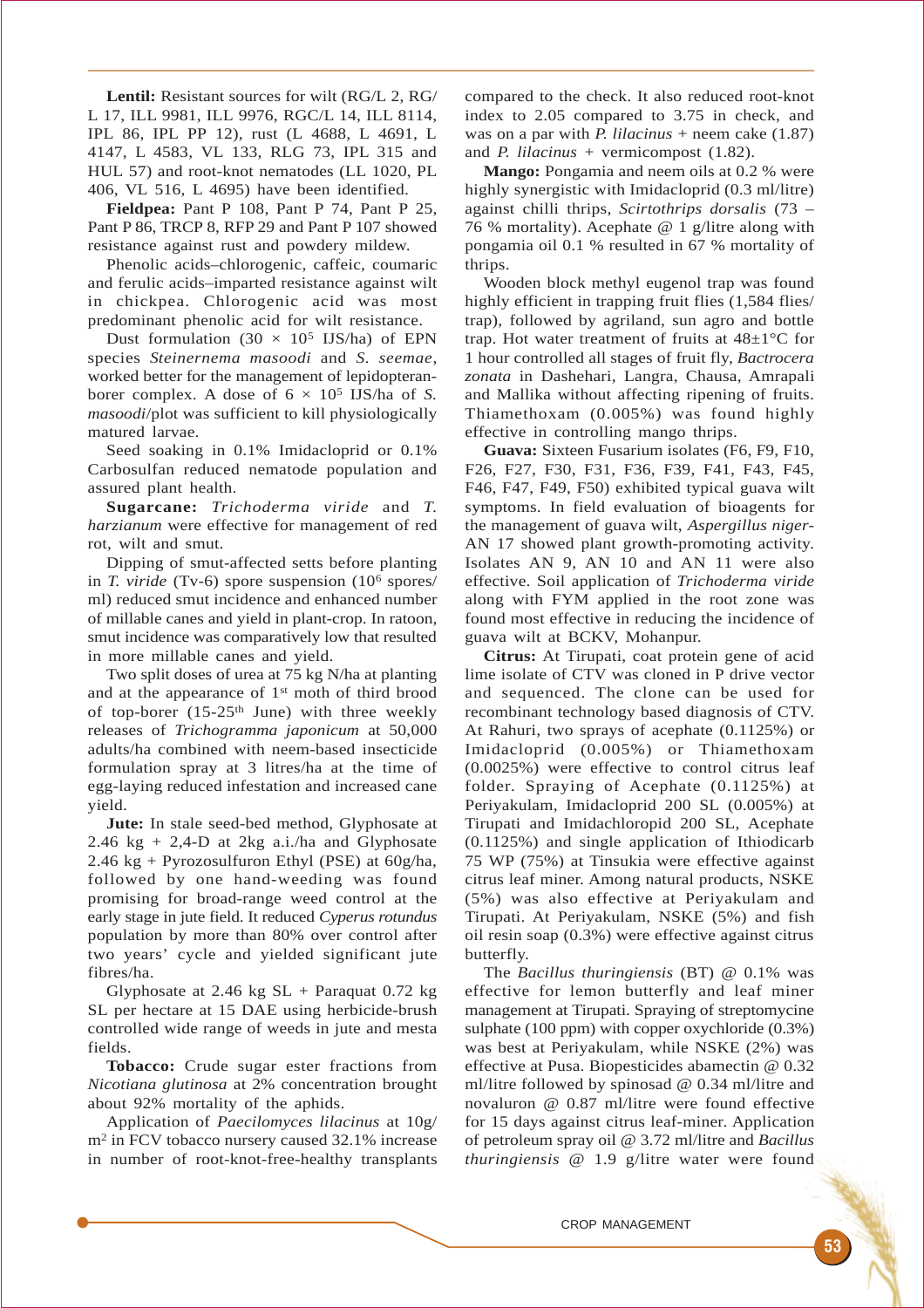effective for 11 days. However, treatments of neem oil, azadirachtin, neem soap, and pongamia soap were found effective for one week. A chrysopid predator, *Mallada boninensis* and a eulophid parasitoid *Tamarixia radiata* released @ 30 larvae/ tree and 40 adults/tree, respectively, alone and in combination in six Nagpur mandarin orchards with marigold as border crop covering Nagpur district resulted in 31-35, 46-49 and 26-32% reduction of blackfly, psylla and leaf miner population respectively. PCR technique for rapid detection of citrus greening bacterium was developed. A rapid and sensitive diagnostic assay based on PCR was developed.

**Banana:** For the management of rhizome rot disease of banana, suckers from diseased plot followed by dipping in copper oxychloride (0.4%) and streptocycline (0.03%) for 45 minutes was effective at Arabhavi, Coimbatore and Gandevi. Planting disease-free suckers from disease-free fields followed by dipping in Carbendazim (0.2%) for 45 minutes followed by drenching with Carbendazim (0.2%) at 5th, 7th and 9th month was highly effective against Panama wilt at Jorhat and Kannara. For the management of Sigatoka leaf spot disease in Robusta, spraying of propiconazole (0.1%) + *Pseudomonas fluorescens* (0.5%) was found to be effective (PDI-11.2) compared to the control (PDI-23.2) at Coimbatore. At Coimbatore, *Pseudomonas fluorescens* as both sucker treatment and soil application [10g as sucker application - *Pseudomonas fluorescens* (2.5 kg + 50 kg FYM mixture) and 20 g/sucker as soil application] was effective in suppressing nematode population, root and corm index and gave an increased yield (56% over control).

About 100% mortality in burrowing nematode was observed in two isolates at 100% concentration when exposed to 48 hour, whereas eight out of 12 bacterial isolates exhibited 100% mortality at 100% concentration when exposed to 72 hour. Promising biocontrol agents, viz. *Paecilomyces lilacinus, Trichoderma viride* and *T. harzianum* were mass multiplied by using banana wastes such as banana leaves, pseudostem and petiole. The genotypes, Karthobiumtham and Calcutta 4 showed tolerant/ resistant reaction to *P. coffeae*.

**Grape:** The rootstocks differed significantly in leaf damage caused by leaf blackening. The symptoms were more severe in Salt Creek followed by Dogridge and own rooted vines. However, symptoms were not observed in vines grafted on 110R rootstock. The 110R rootstock showed tolerance against saline water. A procedure of sampling grapes from vineyards was standardized for pesticide residue analysis. As per this procedure sampling by collecting 5 kg grapes comprising small bunchlets will be laboratory sample from

## Plant Protection measures in bitter gourd

In bitter gourd, repellent spray of neem formulation enhanced the field performance of Male Annihilation Technique (MAT) and Bait Application Technique (BAT). The bait (molasses 10% + carbaryl 0.1%), repellent spray (neem formulation 0.3%) and installation of cue-lure baited traps @25 /ha) initiated from the flowering was most effective in reducing the fruit damage caused by fruit fly. Application of neem as a repellent increased the catch in para-pheromone traps and enhanced the luring ability of parapheromone by 52%.

1 ha for residue analysis with homogenous results.

**Sapota:** Application of 5 kg vermicompost with 200g N, 40 g  $P_2O_5$  and 150g K<sub>2</sub>O/plant/year in sapota at Arabhavi and Periyakulam continue to record significantly higher growth and yield.

In sapota, Carbendazim (0.1%) effectively reduced leaf spot disease (after I spray) at Arabhavi. At Gandevi, a trap named "NAUROH-STONEHOUSE FRUIT FLY TRAP was designed and produced commercially to make available to the orchardists.

**Pomegranate:** Pomegranate bacterial blight (*Xanthomonas axonopodis* pv.*punicae*) was managed effectively avoiding rainy season crop (*Mrig bahar*) and regulating winter season (*Hastha bahar*) crop during October- April, orchard sanitation, pruning of diseased branches and application of Bordeaux paste to cut ends of stems, dusting orchard soil with copper dust 4% @ 20 kg/ha or drenching with bleaching powder @ 2.0% and regular sprays of Streptocycline (500 ppm) along with Carbendazim (0.15%)/mancozeb (0.2%)/ copper oxychloride (0.25%) at 15 days interval.The adoption of integrated schedule resulted in 82.2% bacterial blight control and managed fungal leaf and fruit spots caused by *Cercospora punicae, Colletotrichum gloeosporioides, Alternaria* spp. and *Phytophthora* sp. The defoliator *(Achaea janata)* was manged by spraying of Chlorpyriphos (0.1%) and fruit-borer *( Deudorix isocrates),* mealy bug *(Ferussia virgata)* and ahids *(Aphis punicae)* were controlled effectively by spraying of Monocrotophos  $(0.15\%)$ .

**Chilli:** Seed and seedling treatment against wilt with Carbendazim  $(0.05%)$  and transplanting in second week of April on raised beds followed by drenching with Carbendazim (0.05%) using black polythene mulch in between rows reduced wilt incidence and increased yield of green and dry red chilli.

**Black pepper:** The plots treated with potassium phosphonate @ 0.3% and *Trichoderma harzianum* @ 50 g/vine was found effective in managing foot rot in black pepper, followed by Bordeaux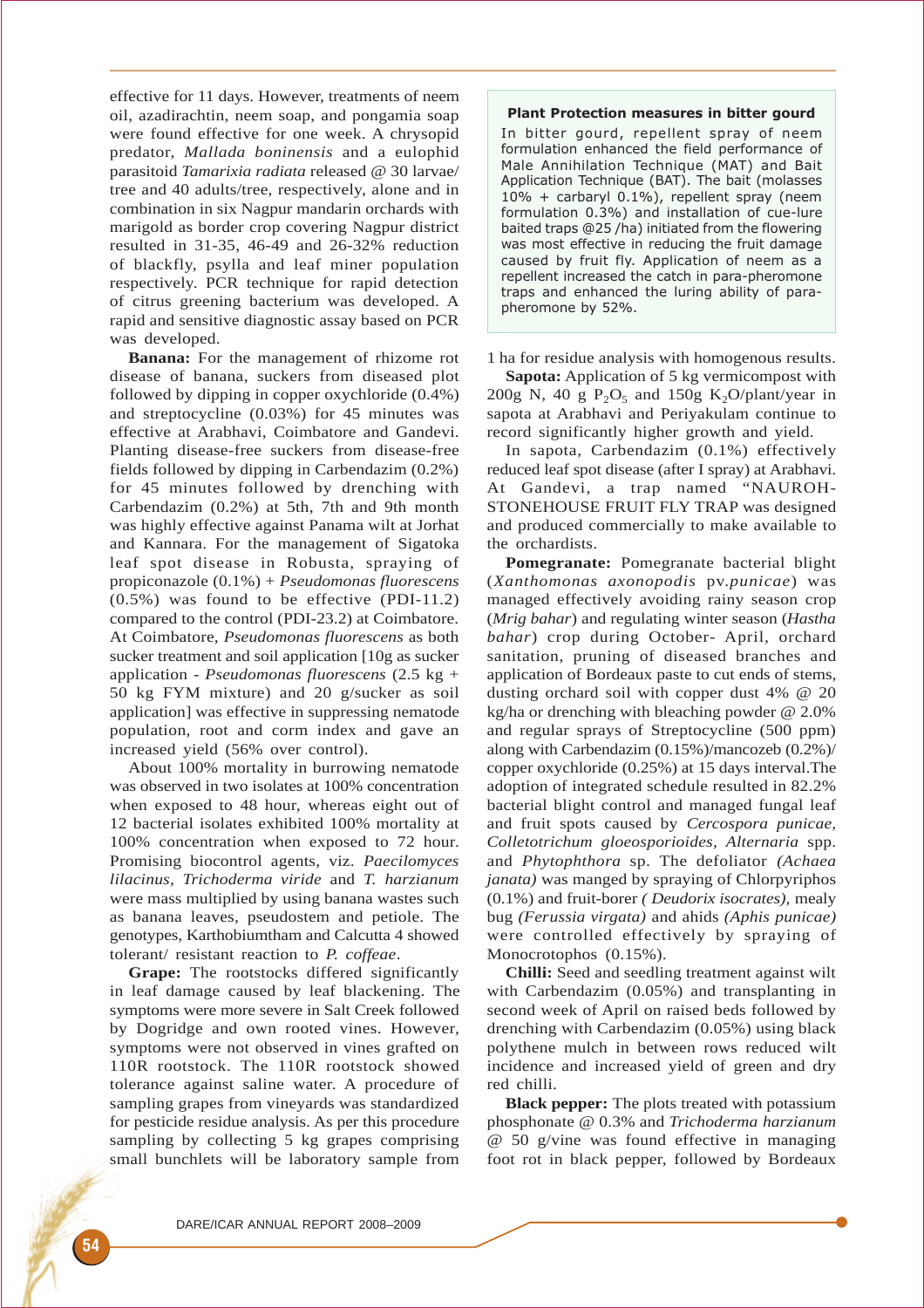mixture 1% spray and COC 0.2 % drenched plots. Among the biorationals evaluated, neem gold (0.5%) was found effective in suppression of mussel scale *(Lepidosaphes piperis)* population and the least scale population was recorded on vines treated with Dimethoate (0.05%).

**Cardamom:** In cardamom, application of inorganic P alone or with P-solubilizer was significantly superior to other treatments. Panicle and clump infections due to capsule and rhizome rot disease were minimum in plots treated with *T. harzianum* and consortium of bacteria @ 50 g/ plant. The efficacy of Phorate (2.34), Imidacloprid (1.77), Thiamethaxam (1.90) and neem cake (2.33) were found superior in recording lowest number of dead hearts per clump compared to other chemicals. Significant reduction of cardamom root grub was observed in plots treated with combined application of Imidacloprid (0.006%) and *H. indica* (100IJ/grub).

# Integrated pest management

*IPM validation in rice.* In rice, IPM validation in Dehraduni Basmati (Type 3) was carried out at village Tilwari, Dehra Dun, in 25 hectares with main interventions like seed treatment, pheromone traps for yellow stem borer (YSB) monitoring, release of parasitoid *Trichogramma japonicum* for YSB and leaf folder and spray of Carbendazim for rice blast disease, which suppressed the incidence of all major pests. Net returns were Rs 42,840/ha in IPM as compared to Rs 34,465/ha in farmers' practice. IPM validation programme was also initiated in Pusa Sugandh 4 (1121). *Bakane* disease was observed as the main problem of this cultivar, which was effectively managed by seed treatment and *Pseudomonas.* IPM provided higher cost : benefit ratio (1:6.76) as compared to farmers' practice (1:5.76).

*IPM in brinjal.* IPM and INM technologies in

## **Pink bollworm management in cotton**

Pink bollworm (PBW) in later stages of crop growth in cotton was managed successfully by matingdisruption technique. PBW moth catches in pheromone traps in control block ranged from 3.0 to 9.4 with a mean of 7.25 moths/week/trap against 0.8-2.8 with a mean of 0.65 moth/week/ trap in an experimental block where PB Rope L was used. Green boll damage due to PBW (%), due to PBW larvae, open-boll damage and locule damage/20 bolls ranged from 0.4-2.0 (mean 1.43), 0.25-1.4 (mean 0.75), 9.8-12.2 (mean 11.04) and 3.2-4.4 (mean 3.64) in experimental block against 1.0-7.6 (mean 5.21), 0.6-6.2 (mean 3.64), 20.4-27.4 (mean 23.44) and 7.0-9.8 (mean 8.36) in control block. Seed-cotton yield at harvest remained higher in experimental block as compared to control block.

## A hand-held device developed for e-pest surveillance

This is a portable, hand-held device, a type of protected Personal Digital Assistant (PDA), for capturing number of pests and beneficial insects, and the collected data can be sent to NCIPM database through Internet. A software for entering population dynamics of insect-pests in cotton and weather data was developed. The data from 23 centres of the AICCIP were collected for 2006-07. And the data were entered in this programme, which generates reports either in tabular or in chart form. Interaction studies using three years (2003-04 to 2005-06) data on mealy bug colonies with weather suggested that significantly higher rainfall associated with cooler winter provided congenial environment for outbreak of grape mealy bugs.

brinjal were advanced to organic trial and validated, which yielded clean and better quality produce as it did not contain any chemicals though the yields were lower compared to farmers' practice. It also resulted in increased biodiversity (natural enemies and soil flora and fauna) and non-pollution of underground water.

# Biological control

**Exotic egg parasitoid for managing diamondback moth.** Imported egg parasitoid *Trichogramma brassicae* release at 1 lakh/ha in Jorhat, Jammu, Pune and Coimbatore revealed its better efficacy than *T. chilonis* in controlling diamondback moth *Plutella xylostella* in cabbage at Jorhat and Jammu. In Pune and Coimbatore, *T. brassicae* was as effective as *T. chilonis* on cauliflower.

# SUCCESS STORY

## Biological control of rice pests

Rice-sucking pests, leaf folder and stem borer as well as sheath blight were controlled using Trichogramma japonicum, pheromone, neem oil and Pseudomonas fluorescens over 1,250 hectares of Kole lands of Adat Panchayat in Thrissur district. The perceived effect of the people's movement in this village was enhanced biodiversity of the rice-farms, in terms of increase in birds, predatory insects and reduction in pests in terms of insects and diseases in rice-crop as well as enhanced human and livestock health, as reported by villagers. The average yield level of 6.5 tonnes/ha as against the state average of 2.5 tonnes fetched premium price since the farmers' cooperative bank marketed it as non-chemical rice with premium price. Collateral co-ordination of input supply and marketing of paddy by the village panchayat brought economic advantage to farmers.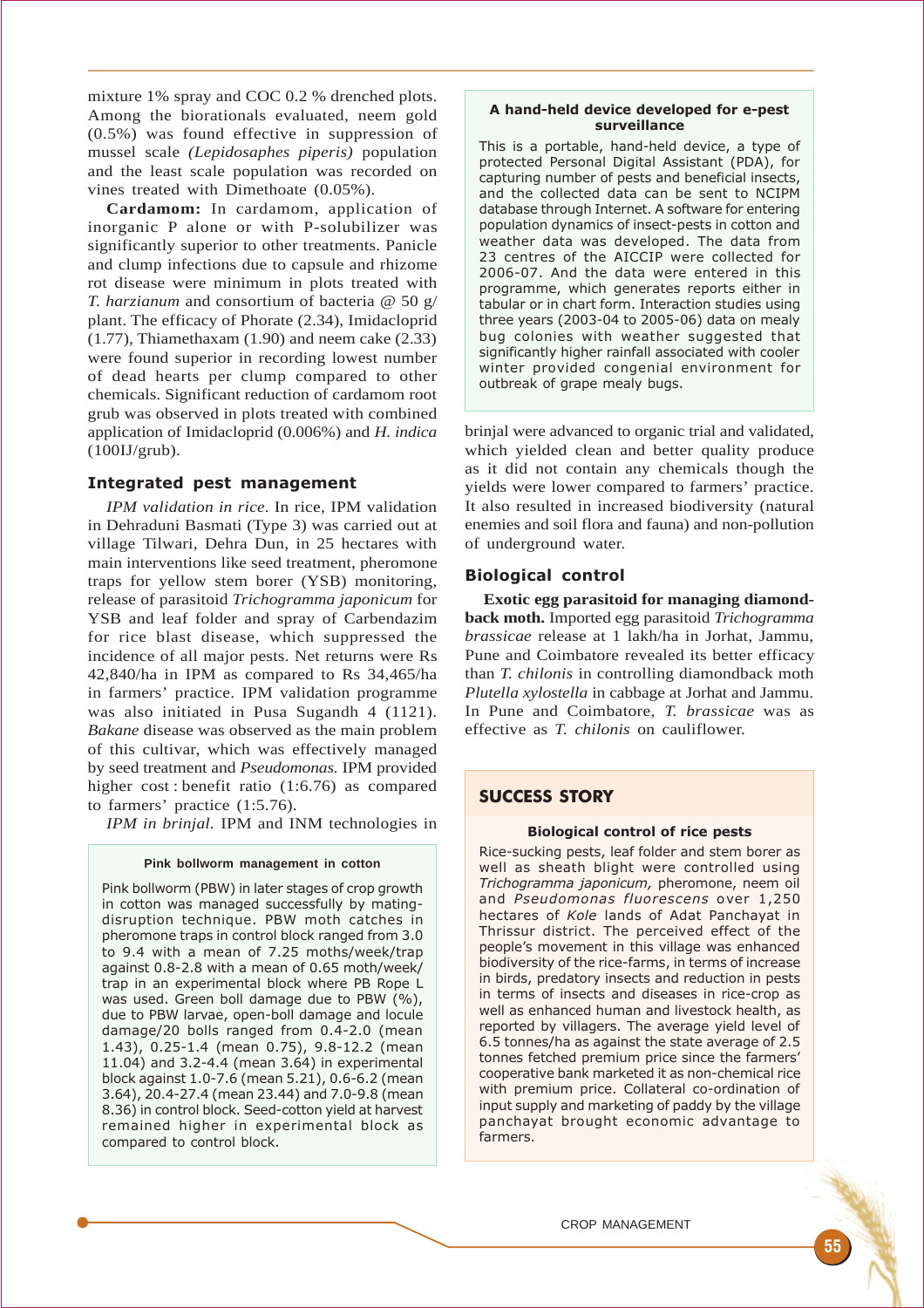**Development of fungal formulations with enhanced shelf-life:** Formulations of *Trichoderma harzianum* with 12 months shelf-life have been developed, and the bioefficacy study confirmed potency of the organism. A simple and economical solid-state fermentation technique has been developed and commercialized.

**Antagonistic organisms for control of mango fruit rot:** *Trichoderma harzianum* and *Pseudomonas fluorescens*, isolated from mango orchards, as mixed pre-harvest sprays, followed by post-harvest dip of fruits in a suspension of *P. fluorescens* was found effective in suppressing post-harvest fruit rot in Dasheri mango at Pantnagar.

**Natural enemies control cotton mealybug:** Cotton mealybug *Phenacoccus solenopsis* notable natural enemies are predators, *Spalgis epius* caterpillars *Mallada desjardensis*, *Cryptolaemus montrouzieri* and a parasitoid *Promuscidea unfascialiventris*. Hymenopteran parasitoid, *Aenasius* sp. has been reported from Punjab. These natural enemies could be conserved by avoiding chemical pesticides and relying on natural suppression of mealy bugs.



Catterpillars of S. epius feeding on mealy bugs (inset: Spalgis epius adult)

# Rodent management

In Punjab, rodent damage to rice and wheat was very low (up to 2% only) but damage to pea, groundnut and sugarcane was in the range of 2.0- 11.5, 9.1 and 13.8%. In western Rajasthan, 36-65 live burrows of *Mus hurrianae* and *Tatera indica* were observed in *bajra*-mungbean-*guar* fields. Among pulses, pigeonpea, cowpea and soybean suffered 3-3.33, 6.6-7.7 and 7.0-7.5% pre-harvest rodent damage. Groundnut in Bangalore and Bidar districts recorded 9.0 and 6.0% damage by rodents. Similarly damage to sesame was 5 to 6.8% in Ramanagar rural district of Karnataka. In tuberose (a flower crop) at Bidar, a maximum (47 live burrows count/ha) rodent population was observed

## Indigenous storage structures in NEH region and rodent-proofing

Rodent species composition in grain storage in Assam (indoor and outdoor granaries) comprised Rattus rattus, Bandicota bengalensis, M. musculus castaneus, R. norvegicus and Dremomys lokriah macmillani.

There are two kinds of indigenous storage structures, one for indoors for small to medium period of storage, and the other one for longer duration of bulk storage outdoors. Both types of storage systems mainly utilize bamboo and mud plaster. Different types of indoor storage structures include (i) Duli, (ii )Mer, (iii) Tum, (iv) Bakharu, (v) Hak. Similarly for bulk storage outdoors, two kinds of structures Guchi bharal and Guti bharal are quite common. They are erected on bamboo poles supported by timber/ brick-cement pillars or large wooden blocks. Guchi bharal is mainly used for bulk storage of paddy and Guti Bharal is used for storing threshed paddy. Indoor structures are vulnerable to rodent attack therefore rodent-proofing can be done by fixing rat-guards made of GI or aluminum sheets on pillars supporting platforms at 60 cm above ground and keeping grains stored in bags in duli, mer, tum at a 50 cm distance from the walls. Bharals can also be made rodent-proof by fixing similar types of rat-guards on the pillars.



One of the indigenous storage structures in NEH region (Mer)

during flowering with a mean of 11% damage. In Assam, rice (*sali* and *bao*) recorded 10-15.9% tiller damage. Pea, mustard and pumpkin and potato crops suffered 11.54,2.36, 9.4 and 13.7% damage by field rodents.

**Botanicals:** Feeding of wheat-sugar-oil (WSO) mix supplemented with 1, 3, 5, 7 and 10% *Calotropis procera* latex to *Rattus rattus* resulted in antifeeding index from 1.03 to 41.95%; with its maximum value (41.95%) at 3% latex concentration. With daily consumption (g/100gbw) of bait having *C. procera* root powder mixed in WSO at 2, 4 and 6% results were comparable to plain WSO food, but the intake of treated bait prolonged the cyclicity of the treated rats. Male house rats fed on WSO containing 0.1, 0.2 and 0.3% beiao (antifertility agent extracted from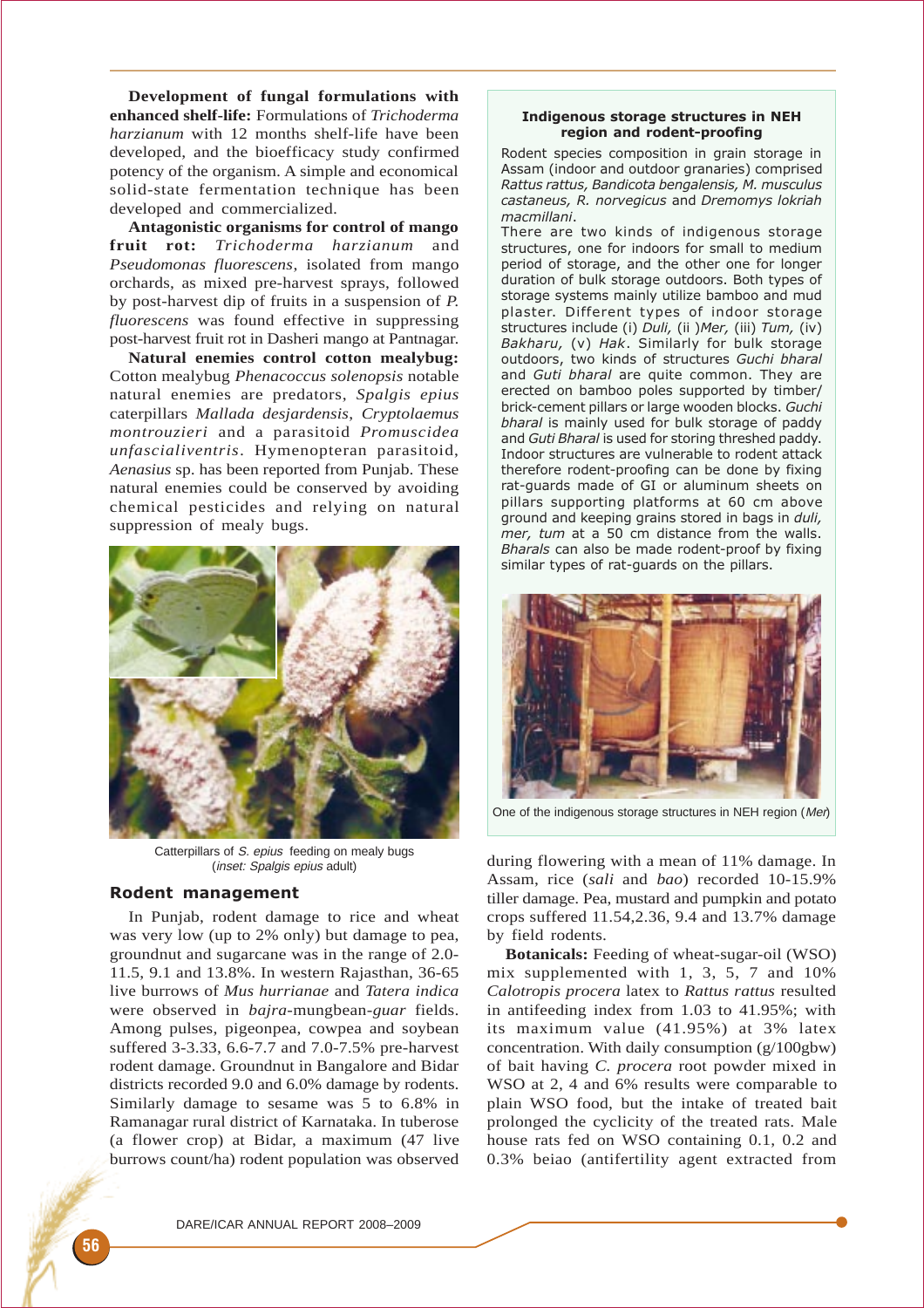*Tripterygium wilfordii*) revealed no significant difference in the consumption of beiao treated and plain WSO by rats excepting at 0.3% concentration, indicating its good acceptability.

**Rodenticides:** *Cholecalciferol (Vitamin D3):* Cholecalciferol (vitamin  $D_3$ ) feeding at different doses to house rats resulted in higher values of

## Rodents in NEH region

Sporadic to mass flowering of bamboo Dendrocalamus hamiltonii and Melocanna bacifera was observed during October-November, and fruiting was from January-April in Mizoram, Meghalaya and Tripura. The rodent activities started increasing from April to September with an average number of active burrows ranging from 36 to 60.49 and 38.89 to 58 in Meghalaya and in Mizoram, respectively. Rodent activities in fields were maximum in July-October and were least in January-February. Highest activities of rodents were observed in upland cultivated areas.

A total of eight rodent species from Meghalaya and twelve from Mizoram were collected and identified. In overall collection, Bandicota bengalensis was the predominant species, followed by Rattus sp. In bamboo-flowering areas, Rattus sp. was predominant. Trap index was calculated, which varied from 0.0135 to 0.239 for local traps in Mizoram in different sites.

Rice crop was most affected by rodents. In Mizoram, damage to almost all crops increased significantly after shedding of bamboo fruits. Upland rice, lowland rice, jhum paddy and maize suffered losses between 14.67 and 32.54%, 18.52 and 30.05%, 32.70 and 36.90% and 18.60 and 40.12%, respectively. The bait preference studies with Rattus spp. indicated higher preference for bamboo fruit, followed by rice > maize > soybean. Among the local traps, Vaithang proved most effective with 70-90% catches in different locations, followed by Chepthang (50-80 %), which was fairly high in comparison to Sherman's traps (10-20%) and Snap traps (10-30 %). Among rodenticidal trials, zinc phosphide was most effective, followed by racumin and bromadiolone.Bait stations made up of bamboo proved effective in comparison of other methods.



Chepthang – a local rodent trap in Mizoram

calcium and phosphorus levels in the serum of treated rats as compared to the control rats. Toxic levels of calcium and phosphorus led to death of treated rats due to mineralization of soft tissues like heart, liver, lungs, kidneys and stomach.

**Brodifacoum:** Efficacy of brodifacoum in waxcake formulation containing a.i. of 0.005% was evaluated against commensal rodents at Jodhpur, Bangalore and Jorhat. In no-choice trials, cent per cent mortality was observed in *B. bengalensis* and *R. rattus* within 4-10 days in the laboratory. In choice tests, the mortality was reduced to 80% in 5-10 days (*B. bengalensis)* and 70% in 4-10 days (*R. rattus).* The bioefficacy and palatability of brodifacoum baits were comparable with that of bromadiolone.

**Aluminium phosphide:** Fumigation of live burrows of *Tatera indica* with an experimental formulation of aluminium phosphide (6% a.i) yielded a control success of 68.43% (horticulture), 66.66 %(silvipasture) and 65.39% (grasslands), which was closely comparable with the check treatment of celphos pellets (54% a.i.). The experimental fumigant may have an edge over celphos due to reduced a.i. of poison in formulation under similar bioefficacy.

## Whitegrubs and other soil arthropods

**Whitegrubs:** In groundnut, seed treatment with Thiomethoxam 25 WG and Thiomethoxam 70 WS both at 1 g a.i./kg of seeds and Imidacloprid 200 SL at 0.6 g a.i./kg of seeds, and to suppress whitegrubs in standing crop, Thiomethoxam 25 WG at 150 g a.i./ha, Imidacloprid 0.75 G at 90 g a.i./ha and Thiomethoxam 70 WS at 150 g a.i./ha, were effective for managing *Holotrichia consanguinea*.

In the pot experiments, 1,200 IJs/grub gave 50% mortality on day 4 and dose of 1,500 IJs/ grub gave 90% mortality on day 7. Entomopathogenic nematode strain *Heterorhabditis indica* provided 46-51% protection to groundnut against whitegrub *Holotrichia consanguinea* at 2 to 3 million IJs/10 m2 doses.

In potato, soil application of Imidacloprid 200 SL at 48 g a.i./ha and Imidacloprid 0.75 G at 90 g a.i./ha were promising against whitegrubs, *Holotrichia longipennis* and *Apogonia* sp., as well as in arecanut against *Leucopholis lepidophora.*

**Cutworms:** In capsicum, spray of Imidacloprid at 0.04% and Lambda Cyhalothrin at 0.04% one week after transplanting were promising for managing cutworms in Kullu valley.

## Plant-parasitic nematodes

Nematode distribution atlas of economically important plant-parasitic nematodes of major crops has been compiled and digitized.

#### CROP MANAGEMENT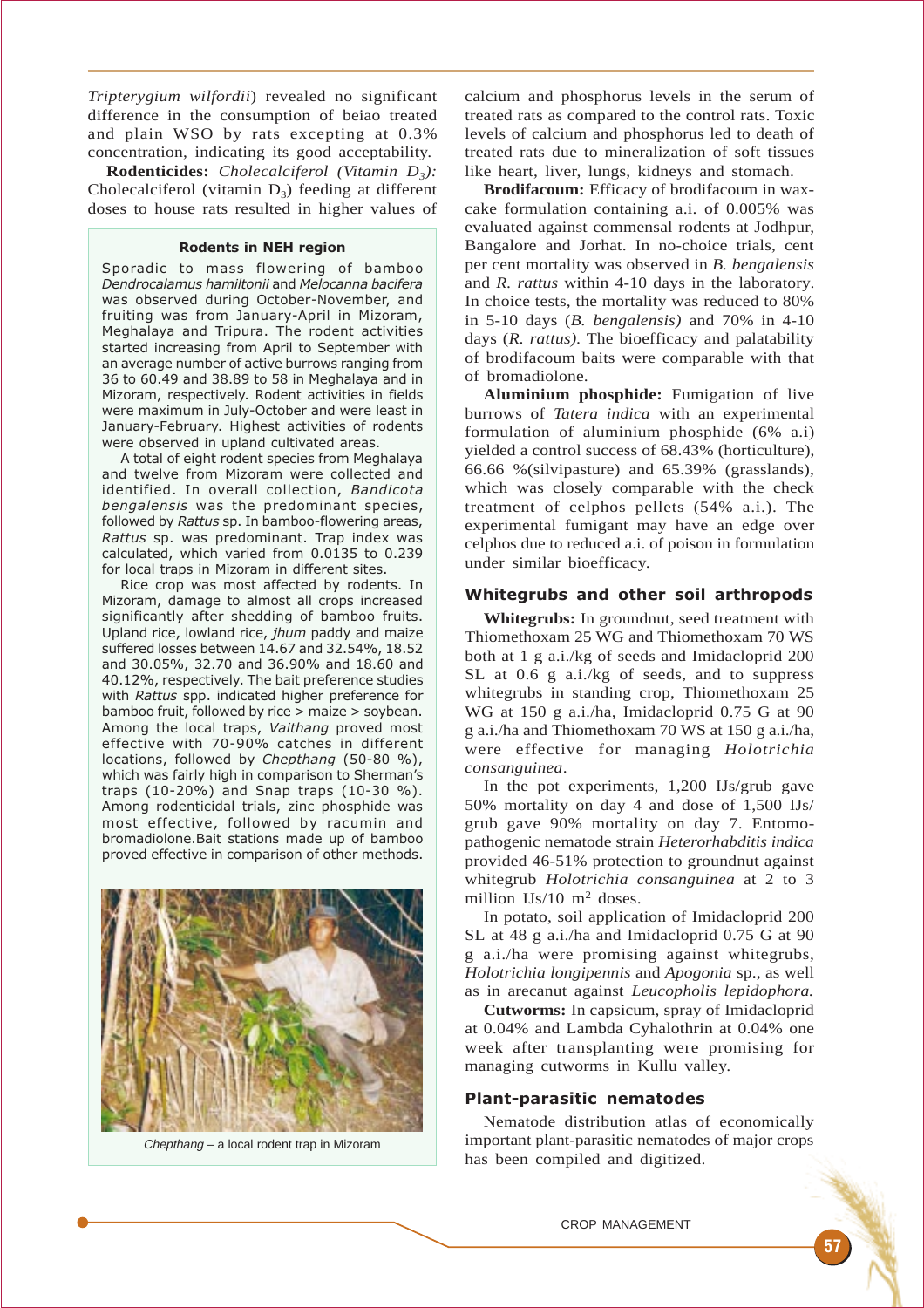# SUCCESS STORY

#### Cyst nematode management in pigeonpea in Tamil Nadu

The crop is widely attacked by the nematodes in the state. To minimize losses caused by pigeonpea cyst nematode (Heterodera cajani), combined treatment of Pseudomonas flourescens + Trichoderma viride at  $5 + 5$  g/kg of seeds led to 32.5% decrease in Heterodera cajani population in soil and 37.1% increase in grain yield. The cost : benefit ratio was 1:2.29. This recommendation is widely accepted by Tamil Nadu farmers.

Hot-spot areas in paddy against *Aphelenchoides besseyi* in West Bengal and Himachal Pradesh and *Meloidogyne graminicola* in Tamil Nadu, Karnataka and Himachal Pradesh were identified. Polyhouses having carnation, capsicum in the districts of Bilaspur, Hamirpur and Kangra in Himachal Pradesh were badly infested with rootknot nematodes.

Management of *Meloidogyne graminicola* infesting paddy was achieved through soil solarization of nursery  $+$  Carbofuran at 1kg a.i./ha 45 days after transplanting or application of neemcake at 100 g/m<sup>2</sup> in the nursery + Carbofuran in the main field.

The combined application of neem-cake at 100 g/m2 + *Trichoderma viride* at 2.5 kg/ha as soil application at the sowing time was effective for root-knot nematode management in mungbean.

# Agricultural acarology

In Gujarat, Propargite (0.05%) was statistically better than Diocofol (0.05%), wettable sulphur (0.125%), Ethion (0.1%) in reducing rice sheath mite damage.

At Bangalore, chilli PBC 61, Udaipur 2, BVC 47 and BVC 53 were free from yellow mite infestation.

In Gujarat, *Tetranychus urticae* was observed to have resistance to Dicofol 1.5 fold at Navasari, 1.6 at Wada, 1.9 at Dungri and 2.7 fold at Sandhier.

To sustain predatory mite populations of *Neoseilus longispinosus,* Frenchbean plants provided optimum food for spidermites up to 50 days, and hence spidermites (prey) can be mass produced on Frenchbean plants up to 50 days.

At Ludhiana, Propargite (Indofil) 57 EC at 850 g a.i./ha reduced significantly yellow mite population on chillies. Propargite was found comparatively safe to predatory mites and was not phytotoxic on chilli plants.

Spiromesifen (96 g a.i./ha), Diafenthiuron (450 g a.i./ha), Milbemectin (4 g a.i./ha), Chlorfenapyr (75 g a.i./ha) and Fenazaquin (125 g a.i./ha) were significantly effective in reducing yellow mite population in chillies up to 14 days after each application at Bangalore. At Ludhiana, Diafenthiuron (Polo) 50 SC at 300 g a.i./ha proved effective in reducing *Polyphagotarsonemus latus* up to 10 days after spray, followed by Propargite 57 EC at 750 ml/ha, and Dicofol provided good control up to 7 days after spray during July-August. Propargite 57 EC at 750 and 1,000 ml/ha and Spiromesifen 240 SC at 400 ml/ha were effective in reducing *Tetranychus urticae* on brinjal up to 14 days after spray during May-June.

## Pesticide residues

Spirotetramat on chilli was studied at four locations – Jaipur, Kalyani, Vellayani and Hyderabad – at 60 and 120 g a.i./ha, first at fruiting and second 10 days after first spray. Red chilli at harvest and soil samples at 20 days after second spray did not show any residue of Spirotetramat and Enol metabolite.

At Hyderabad and Kalyani, new generation insecticide Spiromesifen was used as foliar spray at 120 and 240 g a.i./ha twice at interval of 10 days. Residues in fruit samples were below the limit of observed quantity (LOQ) level of 0.01 ppm after 3 days at the recommended dose with post-harvest interval of 3.12 days. At Kalyani, Solan and Vellayani, two foliar applications of Spiromesifen were given on tea-crop in 7 days interval at 400 and 800 ml/ha. The residues reached below LOQ level of 0.05 mg/kg in green tea leaves after 7-10 days at 400 ml/ha. No pesticide was detected in processed tea and tea liquor after 14 days of application.

At Kalyani, Vellayani, Rahuri and Ludhiana, Bifenthrin 10 EC was sprayed in sugarcane in basal furrow at 100 and 200 g a.i./ha. Residues in juice and soil samples at harvest after 290 days were below the limit of determination of 0.025 ppm.

A recently introduced ß-Cyfluthrin 9% + Imidacloprid 21% were tested in supervised field trial on brinjal, tomato and okra. Three sprays were given at an interval of 7 days at (18+42) and (36+84) g a.i./ha. The proposed waiting period after the spray is 7 days.

Combi-formulation of (Trifloxytrobin 25% + Tebuconazole 50%) WG at Hyderabad, Kalyani and Rahuri on chilli was applied first at fruiting stage and the second 10 days after first spray at two doses  $(62.5+125)$  and  $(125+250)$  g a.i./ha. Half-life of Tebuconazole on chilli was found 2 days and of Trifloxystrobin was 0.38 days. The proposed waiting period for this formulation is 15 days.

Flubendiamide 24% + Thiaclorid 24% 480 SC on tomato at Bangalore and Rahuri was applied twice at 10 days interval at  $(48+48)$  and  $(96+96)$ a.i./ha. The half life of Flubendiamide was found